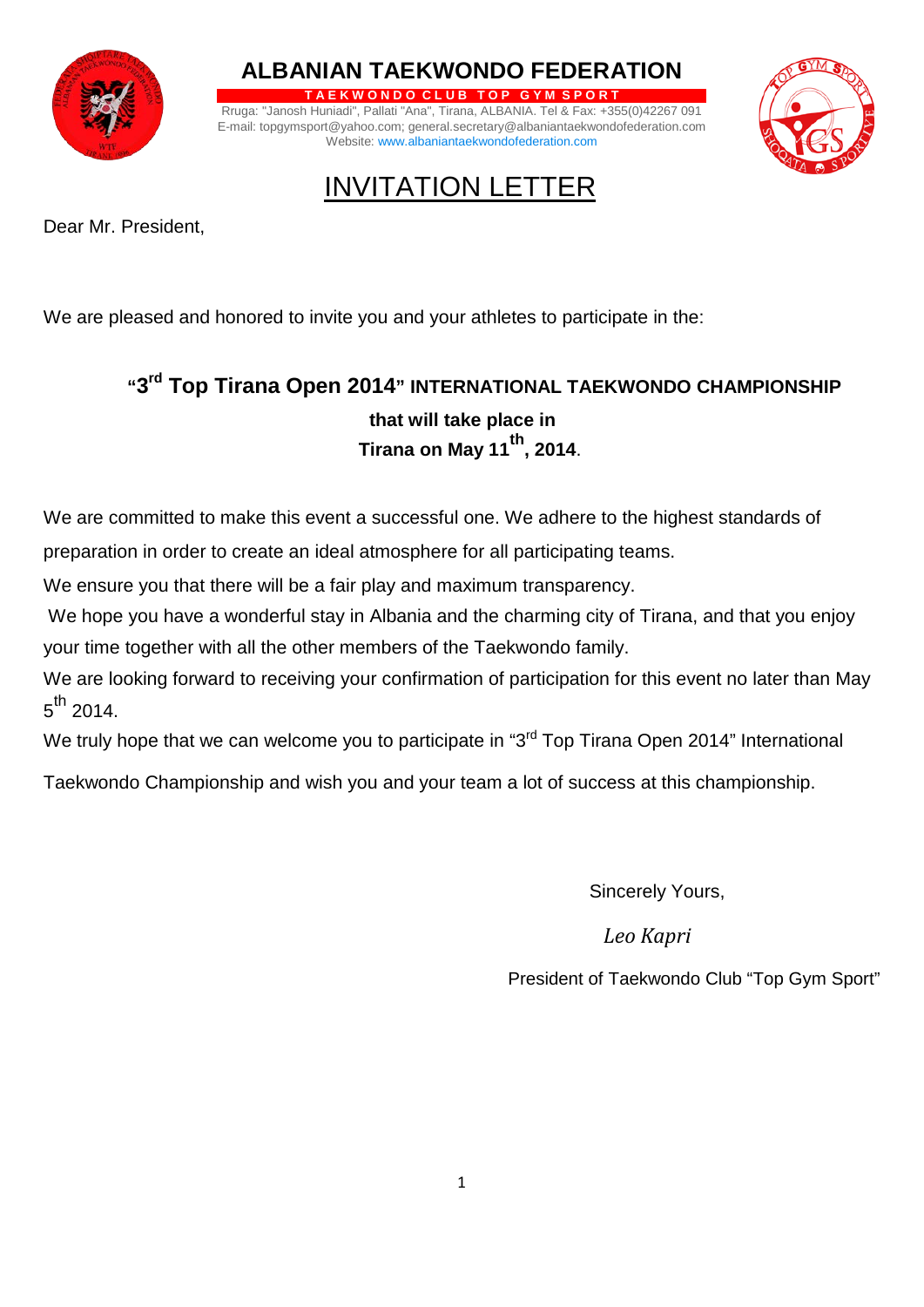

**ALBANIAN TAEKWONDO FEDERATION**

**T A E K W O N D O C L U B T O P G Y M S P O R T** Rruga: "Janosh Huniadi", Pallati "Ana", Tirana, ALBANIA. Tel & Fax: +355(0)42267 091 E-mail: topgymsport@yahoo.com; general.secretary@albaniantaekwondofederation.com Website: [www.albaniantaekwondofederation.com](http://albaniataekwondofederation.com/)



## **3rd "Top Tirana Open" INTERNATIONAL TAEKWONDO CHAMPIONSHIP Tirana, 11th May**

| <b>1. ORGANIZER</b>                      | Taekwondo Club "Top Gym Sport" and the Albanian<br><b>Taekwondo Federation - wtf</b>                                                                                                                                |
|------------------------------------------|---------------------------------------------------------------------------------------------------------------------------------------------------------------------------------------------------------------------|
| <b>2. APPLICATIONS</b>                   | Online registration at: http://tpss.nl                                                                                                                                                                              |
|                                          | Deadline for entry of new competitors: by the end of 05 May<br>2014. NO new applications will be accepted after the<br>deadline.                                                                                    |
|                                          | Deadline for editing already entered competitors (such as<br>moving an athlete to a different weight class): by the end of<br>07 May 2014.                                                                          |
| <b>3. DATE AND</b><br><b>PLACE</b>       | Date: 11th May 2014 Sunday;                                                                                                                                                                                         |
|                                          | Place: "Asllan Rusi" Sports Hall, city of Tirana, Albania                                                                                                                                                           |
|                                          | St: Rruga e Durrësit                                                                                                                                                                                                |
|                                          | Start of matches: 9:00 AM                                                                                                                                                                                           |
| <b>4. HEAD OF TEAM</b><br><b>MEETING</b> | At 8:30 on 11nd May 2014 at the "Asllan Rusi" Sports<br>Hall, Tirana                                                                                                                                                |
| <b>5. AGE GROUPS</b>                     | <b>COMPETITION FOR CHILDREN:</b>                                                                                                                                                                                    |
|                                          | <b>CHILDREN Ist GROUP</b> ("A" class start from 4 cup and "B"<br>class start from 8 cup - 5 cup): athletes, born in 2005, and<br>2006 (regardless of the specific day and month);                                   |
|                                          | <b>CHILDREN II<sup>nd</sup></b> GROUP $\frac{H^*}{H}$ class start from 4 cup and $\frac{H^*}{H}$<br>class start from 8 cup - 5 cup): athletes, born in 2003 and<br>2004 (regardless of the specific day and month); |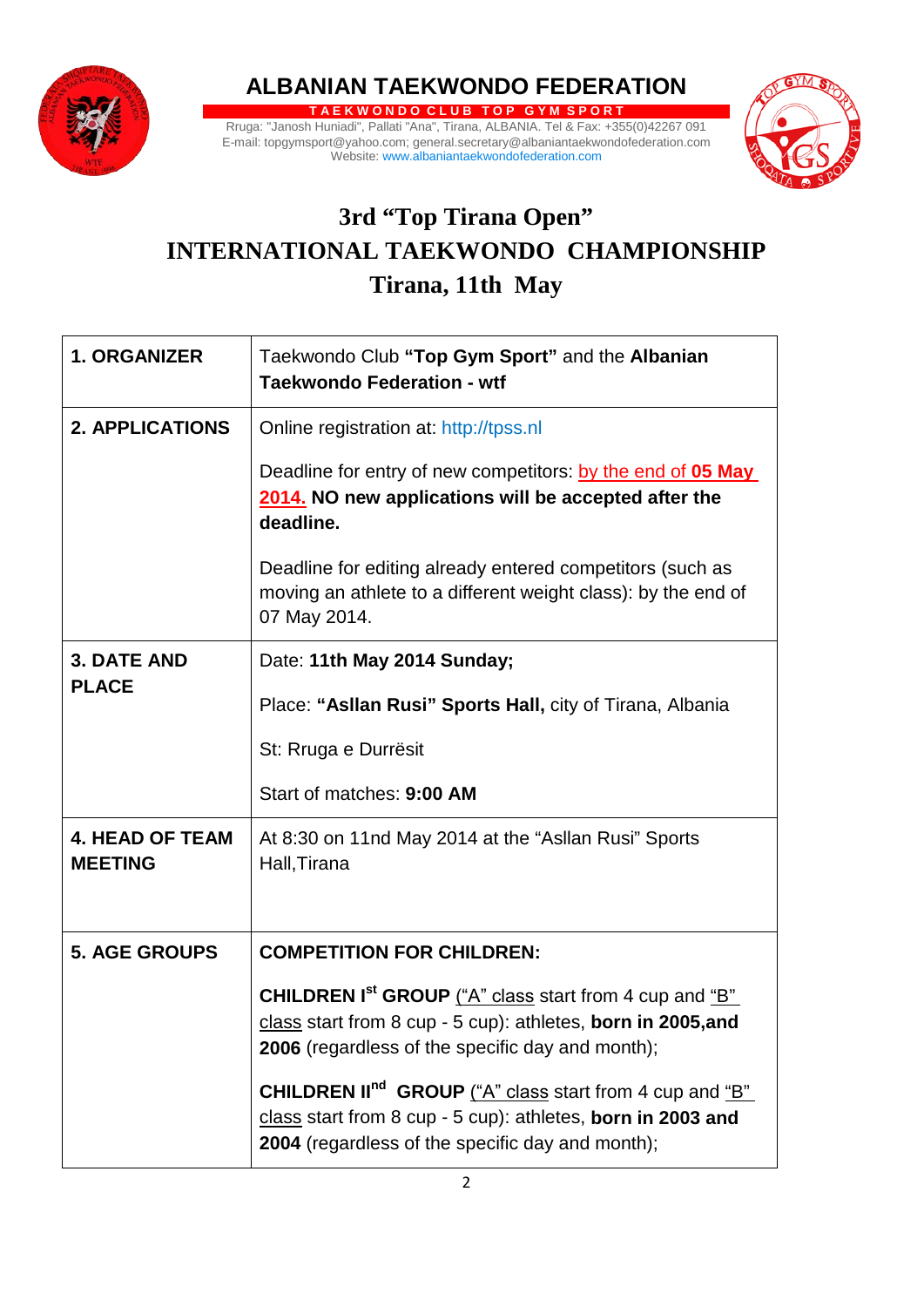|                                                            | <b>COMPETITION FOR CADETS:</b>                                                                                                                             |
|------------------------------------------------------------|------------------------------------------------------------------------------------------------------------------------------------------------------------|
|                                                            | CADETS (A class): athletes, born in 2000, 2001 and 2002<br>(regardless of the specific day and month);                                                     |
|                                                            | <b>COMPETITION FOR JUNIORS:</b>                                                                                                                            |
|                                                            | JUNIORS (A class): athletes, born in 1997, 1998 and 1999<br>(regardless of the specific day and month);                                                    |
|                                                            | <b>COMPETITION FOR SENIORS:</b>                                                                                                                            |
|                                                            | SENIORS (A class): athletes, born in 1997 and before<br>(regardless of the specific day and month);                                                        |
|                                                            | Athletes born in 1997 can participate in only one of the<br>following age groups: "Juniors" or "Seniors".                                                  |
| <b>6. COMPETITION</b><br><b>RULES AND</b><br><b>SYSTEM</b> | The official WTF Competition Rules will be used. The<br>tournament will be based on a Single                                                               |
|                                                            | Elimination system.                                                                                                                                        |
|                                                            | <b>Instant Video Replay (IVR)</b> will be used for <b>A-class</b><br><b>JUNIORS and SENIORS.</b>                                                           |
|                                                            | Coaches will have 2 quotas for each athlete.                                                                                                               |
|                                                            | For the semifinal and final matches of A-class CHILDREN<br>and CADETS coaches will have the right to call a Referee<br>Meeting (will have a protest card). |
|                                                            | *All age groups have A-class (standard rules – with kicks to<br>the head), and B-class (kicks to the head are <b>NOT allowed</b> )                         |
|                                                            | The Organizer reserves the right to modify the protest format,<br>if necessary.                                                                            |
| 7. WEIGHT<br><b>CLASSES</b>                                | <b>CHILDREN Ist GROUP</b> ("A" class and "B" class):                                                                                                       |
|                                                            | Male and female: -21kg, -23kg, -25kg, -27kg, -29kg, -31kg,<br>$-33kg$ , $-36kg$ , $-40kg$ , $+40kg$ ;                                                      |
|                                                            | <b>CHILDREN II<sup>nd</sup> GROUP</b> ("A" class and "B" class):                                                                                           |
|                                                            | Male and female: -23kg, -25kg, -27kg, -30kg, -33kg, -36kg,<br>-40kg, -44kg, -48kg, +48kg                                                                   |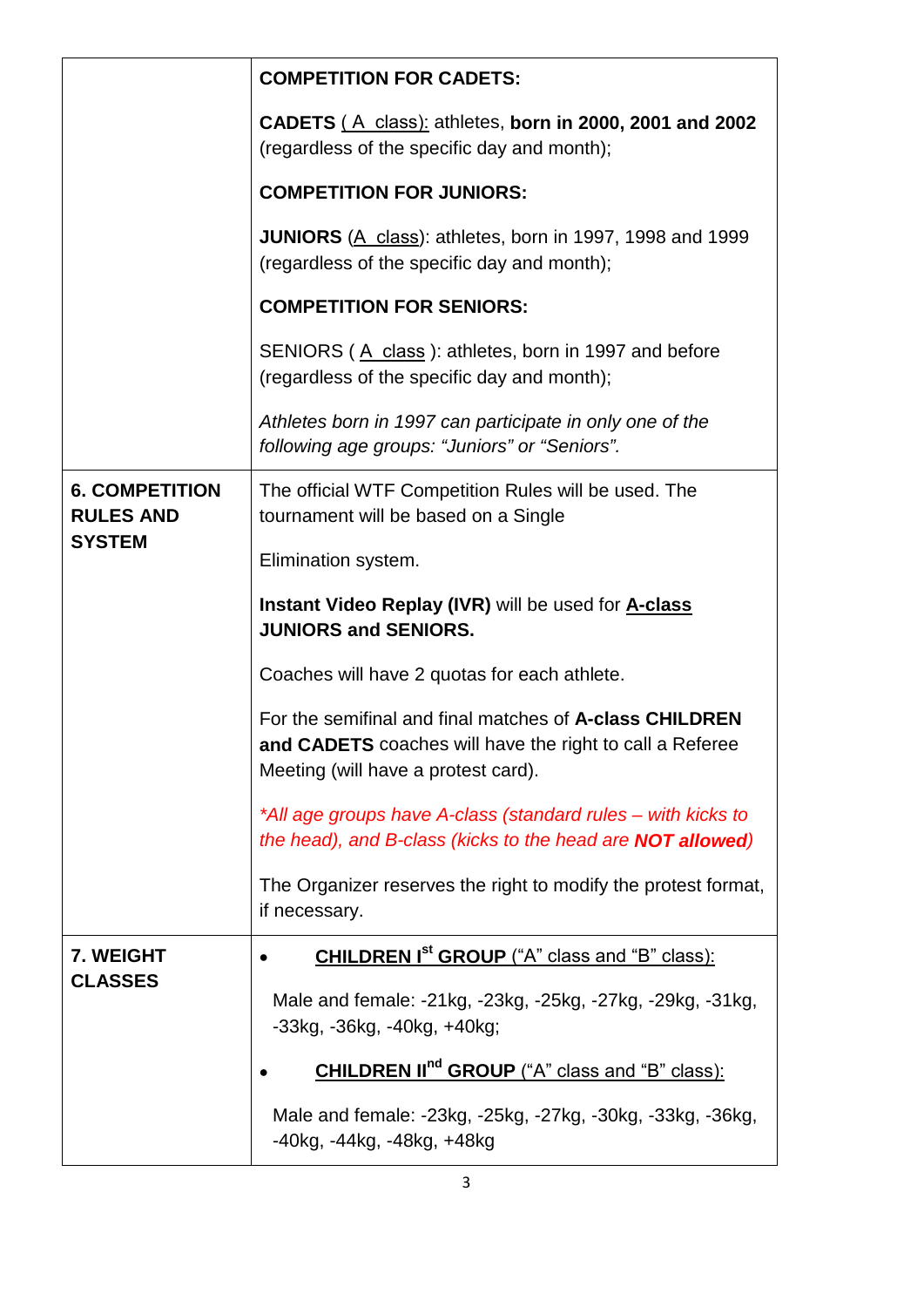|                                        | <u>CADETS (A class):</u>                                                                                                                                                               |
|----------------------------------------|----------------------------------------------------------------------------------------------------------------------------------------------------------------------------------------|
|                                        | Male: -33kg, -37kg, -41kg, -45kg, -49kg, -53kg, -57kg, -<br>61kg, -65kg, +65kg                                                                                                         |
|                                        | Female: -29kg, -33kg, -37kg, -41kg, -44kg, -47kg, -51kg, -<br>55kg, -59kg, +59 kg                                                                                                      |
|                                        | <u>JUNIORS (A class):</u>                                                                                                                                                              |
|                                        | Male: -45kg, -48kg, -51kg, -55kg, -59kg, -63kg, -68kg, -<br>73kg, -78kg, +78kg                                                                                                         |
|                                        | Female: -42kg, -44kg, -46kg, -49kg, -52kg, -55kg, -59kg, -<br>63kg, -68kg, +68kg                                                                                                       |
|                                        | <u>SENIORS (A class):</u>                                                                                                                                                              |
|                                        | Male: -54kg, -58kg, -63kg, -68kg, -74kg, -80kg, -87kg, +87kg;                                                                                                                          |
|                                        | Female: -46kg, -49kg, -53kg, -57kg, -62kg, -67kg, -73kg, +67kg                                                                                                                         |
| 8. WEIGH-IN AND<br><b>REGISTRATION</b> | 17:00 – 21:00 (local time) on 10th May 2014 (Saturday)<br>for all athletes competing on any category (Children,<br>Cadets, Juniors and Seniors) – at the "Asllan Rusi" Sports<br>Hall. |
| 9. MATCH                               | • CHILDREN (I and II gr.):                                                                                                                                                             |
|                                        | "A" class: $2 \times 1.5$ min. with 30 sec. rest                                                                                                                                       |
|                                        | "B" class: $2 \times 1$ min. with 30 sec. rest                                                                                                                                         |
|                                        | <b>CADETS:</b>                                                                                                                                                                         |
|                                        | "A" class: $3 \times 1.5$ min. with 30 sec. rest                                                                                                                                       |
|                                        | <b>JUNIORS:</b>                                                                                                                                                                        |
|                                        | "A" class: $3 \times 1.5$ min. with 30 sec. rest                                                                                                                                       |
|                                        | <b>SENIORS:</b>                                                                                                                                                                        |
|                                        | "A" class: $3 \times 2$ min. with 30 sec. rest                                                                                                                                         |
|                                        | The Organizer reserves the right to modify the match duration<br>for the different age groups and classes, if necessary.                                                               |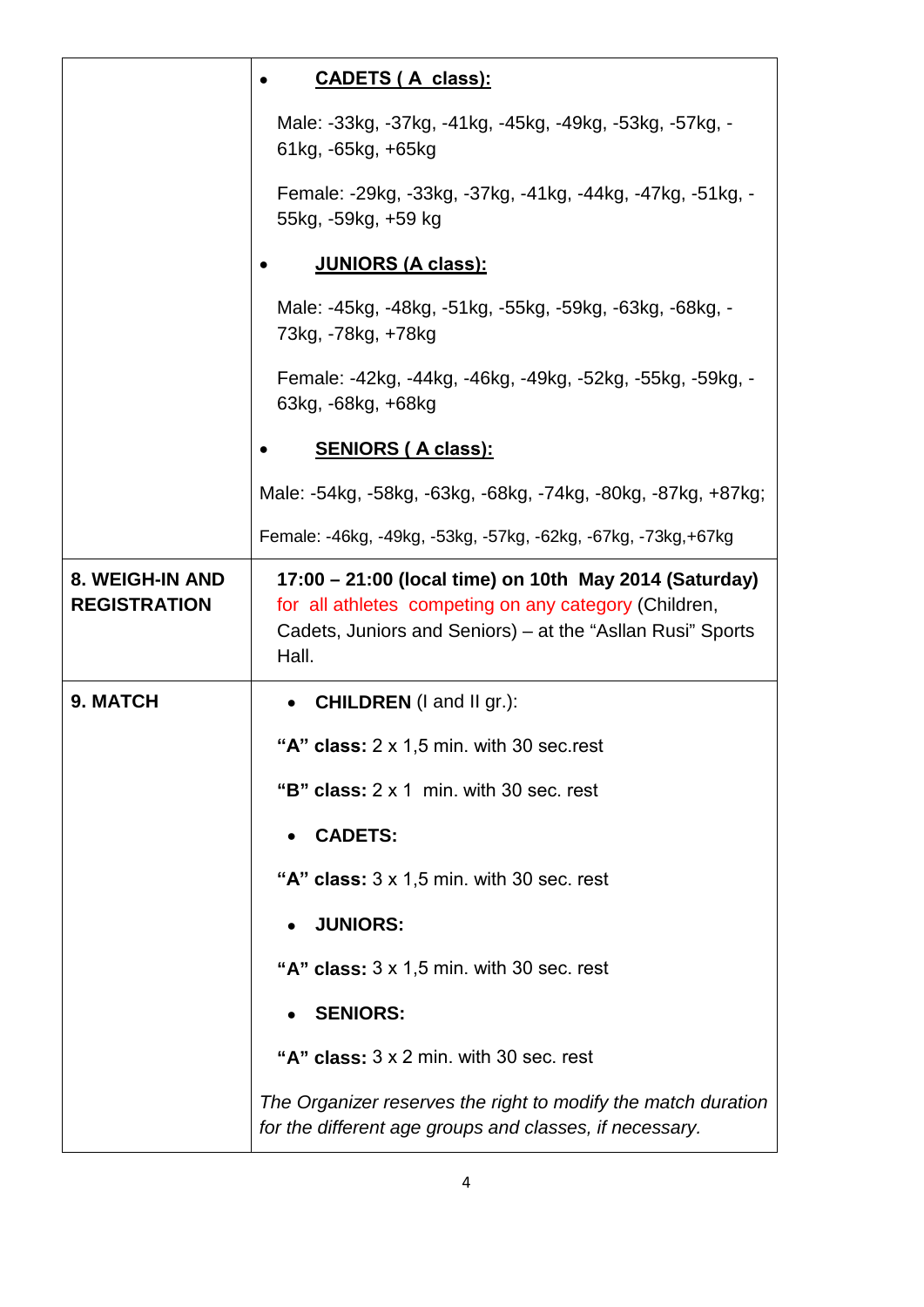| 10. SCORING                        | CHILDREN (I and II Group) ("A" and "B" class):<br>manual scoring (via electronic clickers).                                                                                                                                                                                                                                                                                                                   |
|------------------------------------|---------------------------------------------------------------------------------------------------------------------------------------------------------------------------------------------------------------------------------------------------------------------------------------------------------------------------------------------------------------------------------------------------------------|
|                                    | CADETS, JUNIORS, and SENIORS (A class): PSS<br>DaeDo will be used.                                                                                                                                                                                                                                                                                                                                            |
| 11. MANDATORY.<br><b>EQUIPMENT</b> | CADETS, JUNIORS and SENIORS will be provided with a<br>Daedo electronic hogu for their matches. They must bring<br>their own Daedo sensor socks. These should be purchased<br>in advance before the event. If you require any information on<br>this, please contact topgymsport@yahoo.com.<br>All CHILDREN (manual scoring by the corner judges) must<br>bring their own WTF-approved body protector (hogu). |
|                                    | All competitors must provide all other WTF-approved<br>protective equipment for their personal use: helmet, forearm<br>guards, shin guards, gloves, groin guard, mouth guard.<br>Please note that mouth guards are mandatory for ALL<br>participating athletes, including those competing in "B" class.                                                                                                       |
|                                    | Athletes without any of the "Mandatory Equipment" listed<br>above will not be allowed to participate!                                                                                                                                                                                                                                                                                                         |
| <b>12. ENTRY FEE</b>               | For each contestant the entry fee is 25 euros. Entry fees will<br>be accepted in cash during the Registration and Weight-in,                                                                                                                                                                                                                                                                                  |
|                                    | Change of weight class after 07.05.2014 will be possible only<br>during the Registration & Weigh-in ON Saturday<br>(10.05.2014) – against an additional fee of 10 euros for each<br>change.                                                                                                                                                                                                                   |
| <b>13. LIABILITY</b>               | All competitors participate at their own risk. The online<br>registration implies that the competitors agree to assume full<br>responsibility for their actions and inactions, and release all<br>other parties from any and all liability which may directly or<br>indirectly result.                                                                                                                        |
| <b>14. AWARDS</b>                  | Medals will be awarded to the top four athletes in the<br>respective class and weight category for each age group<br>(Children, Cadets, Juniors and Seniors):                                                                                                                                                                                                                                                 |
|                                    | 1st Place: a gold medal                                                                                                                                                                                                                                                                                                                                                                                       |
|                                    | 2nd Place: a silver medal                                                                                                                                                                                                                                                                                                                                                                                     |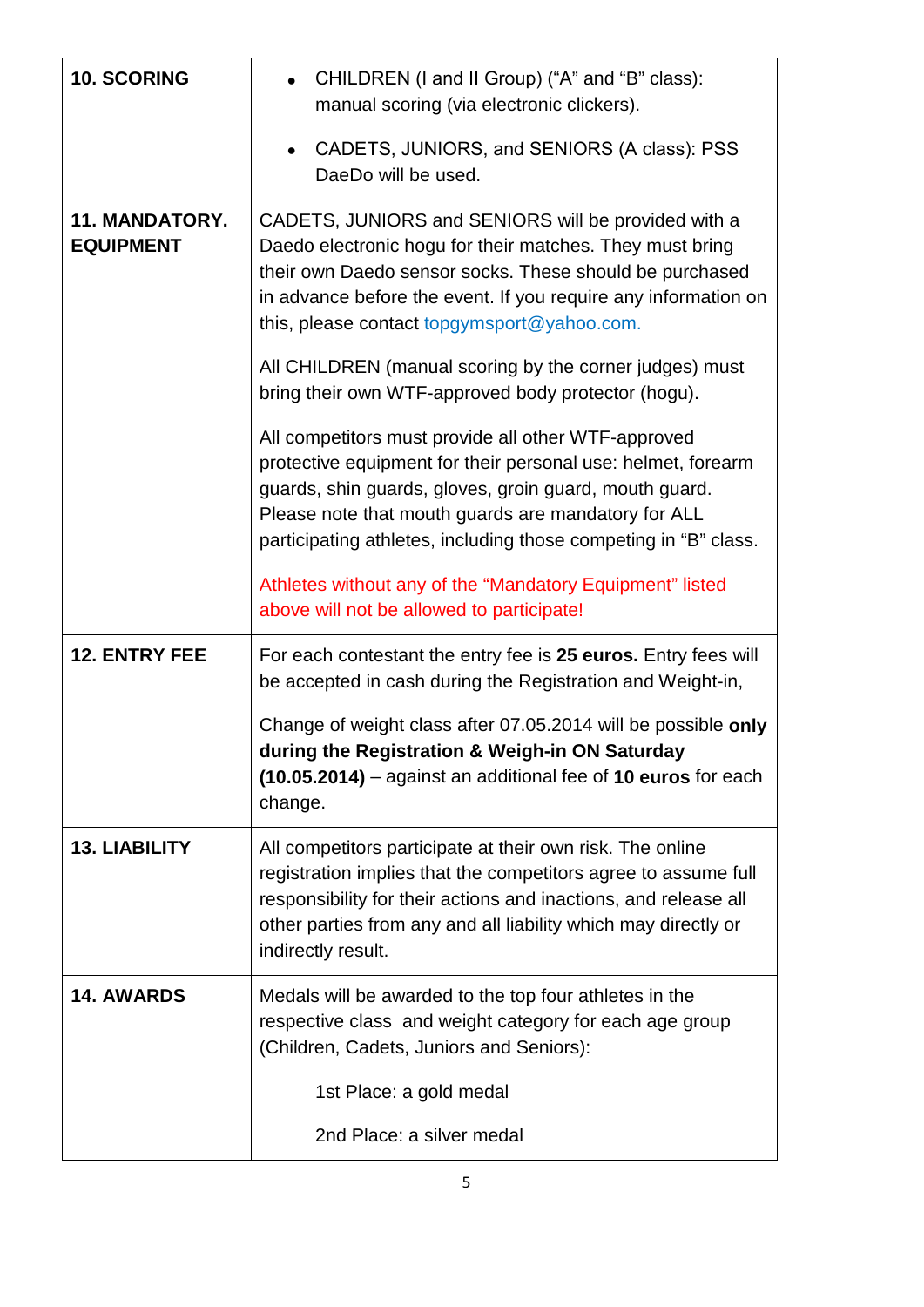|                    | 3rd Place: a bronze medal (one for each of the two<br>athletes ranked 3rd)                                                                                                                                                                                                                                                                                                                                                                                                                                    |
|--------------------|---------------------------------------------------------------------------------------------------------------------------------------------------------------------------------------------------------------------------------------------------------------------------------------------------------------------------------------------------------------------------------------------------------------------------------------------------------------------------------------------------------------|
|                    | Team cups will be awarded to the three best teams in the<br>Total Ranking for the respective class for ALL age groups<br>combined (Children, Cadets, Juniors and Seniors). The team<br>ranking will be based on the following point system:                                                                                                                                                                                                                                                                   |
|                    | 1. For every gold medal - 7 points                                                                                                                                                                                                                                                                                                                                                                                                                                                                            |
|                    | 2. For every silver medal - 3 points                                                                                                                                                                                                                                                                                                                                                                                                                                                                          |
|                    | 3. For every bronze medal $-1$ point                                                                                                                                                                                                                                                                                                                                                                                                                                                                          |
| <b>15. COACHES</b> | Coaches must be at least 18 years old and dressed in a track<br>suit (sports clothing), otherwise they will not be allowed to<br>enter the competition area.                                                                                                                                                                                                                                                                                                                                                  |
|                    | Each team must have at least 2 accredited coaches to<br>accompany athletes during their matches. The Organizing<br>Committee will issue accreditations to coaches during the<br>Registration & Weigh-in.                                                                                                                                                                                                                                                                                                      |
| <b>16. PROTEST</b> | For all matches WITHOUT Instant Video Replay, the official<br>coach is allowed to file a Protest (contestation) to the Referee<br>Chairman, immediately after the end of the pertinent contest,<br>together with a fee of 50 euro, which is refunded only if the<br>outcome of the protest (contestation) is in favor of the<br>protesting coach. The Referee Chairman will form a 3- or 5-<br>member Board of Arbitration, which will review the protest<br>and announce the decision, which shall be final. |
|                    | For all matches WITH Instant Video Replay (i.e. semi-finals<br>and finals), no protests by the coaches will be accepted.<br>Pursuant to Art. 21.7 of the WTF Competition Rules, "The<br>decision of the Review Jury is final; no further appeals during<br>the contest or protest after the contest will be accepted".                                                                                                                                                                                        |
| 17. VISAS          | All teams that require a visa invitation should send their<br>request to the Albanian Taekwondo Federation<br>(general.secretary@albaniantaekwondofederation.com) with<br>the names, date of birth and passport No. of all team<br>members, competitors and officials (if possible, please send a<br>word file as an e-mail attachment).                                                                                                                                                                      |